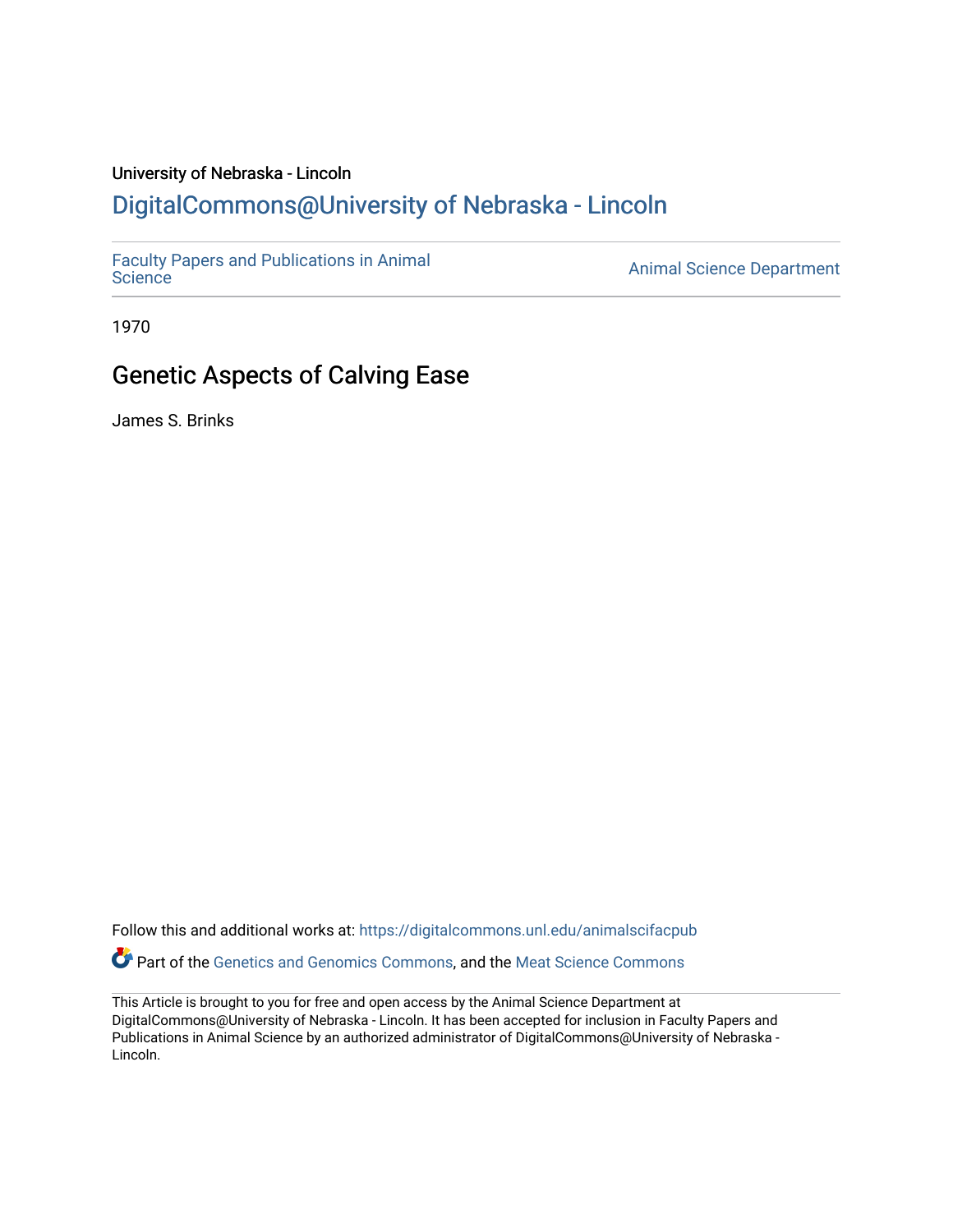## **GENETIC ASPECTS OF CALVING EASE J.S. Brinks Colorado State University**

Several trends in cattle production and marketing are becoming<br>evident. Leaner and perhaps heavier muscled slaughter cattle will Leaner and perhaps heavier muscled slaughter cattle will be in demand through the chain from consumers back through retailers, packers, feeders and finally the producers. Emphasis on growth in the feedlot will continue. Thus, the feedlot and carcass characteristics<br>desired point towards fairly large, heavier muscled cattle. At the desired point towards fairly large, heavier muscled cattle. producer level, increased emphasis is being placed on matching cow size, milk level, and overall biological type to available resources. Thus, the trend for maternal herds in the Great Plains point towards an adapted, probably moderate size, and milking cow that excells in reproduction. Various forms of crossbreeding will be the major breeding<br>system. The combination of these trends will encourage the greater The combination of these trends will encourage the greater<br>erminal sires crossed on smaller, adapted cow herds. Thus, use of terminal sires crossed on smaller, adapted cow herds. calving ease will continue to be of great importance.

Given the above scenario, the breeding values or expected progeny difference (EPD) values for sires needed for maternal (female replacements) versus terminal (slaughter progeny) biological types may be quite different.

This presentation will discuss some of genetic aspects of factors affecting calving ease. Specifically, we will look at birth weight, gestation length and pelvic measures along with calving ease score.

## **Calving Ease**

Calving difficulty influences the economics of the cow herd through calf losses, increased labor or veterinary costs, poorer subsequent reproductive efficiency of the dam and occasional cow losses. Thus. reproductive efficiency of the dam and occasional cow losses. calving ease is an important economic trait.

Most breed associations and research stations use the calving ease scoring system recommended by the Beef Improvement Federation (Table 1). Scores of 1 through 4 are used in analyses of calving ease data.

| Table 1. Calving Ease Scoring System |  |
|--------------------------------------|--|
|--------------------------------------|--|

#### **Score**

| .                     |                                                                                                                                                                                      |
|-----------------------|--------------------------------------------------------------------------------------------------------------------------------------------------------------------------------------|
| 1<br>2<br>3<br>4<br>5 | No difficulty, no assistance<br>Minor difficulty, some assistance<br>Major difficulty, ususally mechanical assistance<br>Caesarean section or other surgery<br>Abnormal presentation |
|                       |                                                                                                                                                                                      |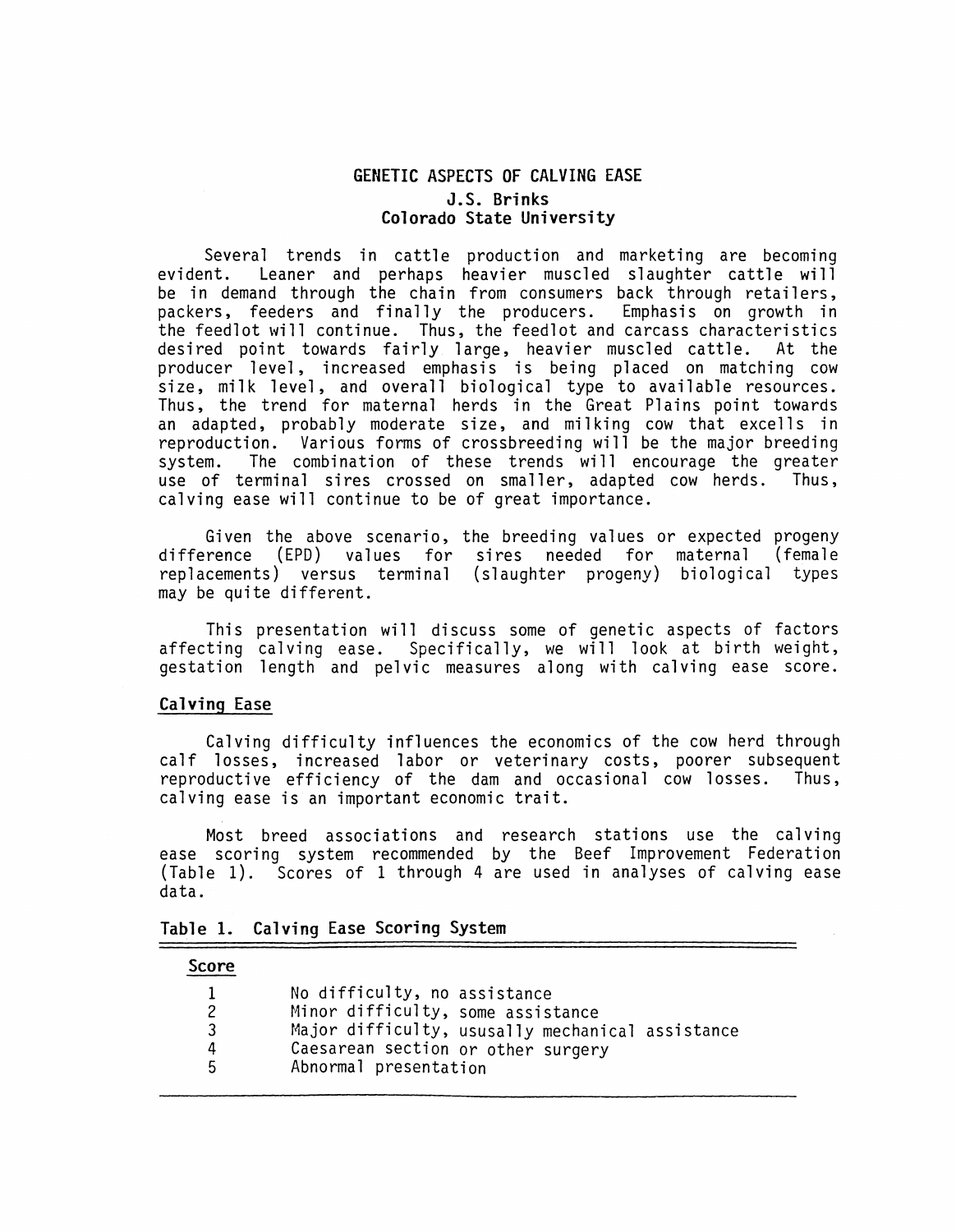The genetic influence on calving ease can be divided into a direct component and a component due to maternal effects. Expected progeny difference values in sire summaries published by breed associations usually list values for both calving ease direct and calving ease total maternal {one-half direct plus maternal values). The EPO direct value is the average calving ease score we expect on the progeny of a sire. The EPO total maternal value is the average calving ease score we expect daughters of a sire {maternal grandsire of calves) to produce during parturition. The direct EPO value for sires is due primarily to birth weight, gestation length and shape of calf associated with sire effects. The total maternal EPD value would include these factors plus size of the heifer, pelvic dimension and other maternal factors. \_ The EPO values reported in most sire summaries are those associated with 1st calf calving ease since that is where most problems exist and because breeders are interested in selecting specific **sires** to breed to heifers.

The heritability estimates for direct and maternal 1st calf calving ease reported by some of the breed associations are listed in Table 2.

| <b>Breed</b>    | Direct | Maternal |
|-----------------|--------|----------|
| Simmental       | .07    | .07      |
| Polled Hereford | .37    | .10      |
| Gelbvieh        | .47    | .60      |

| Table 2. Heritability Estimates for First Calf Calving Ease |  |  |  |  |  |  |  |
|-------------------------------------------------------------|--|--|--|--|--|--|--|
|-------------------------------------------------------------|--|--|--|--|--|--|--|

Considerable variation exists among these estimates and it appears that the genetic influence on this trait may vary widely among breeds.

### **Birth Weight**

Birth weight is probably the most important factor affecting direct calving ease. Heritability estimates (Table 3) from breed association data indicates that this trait is fairly highly heritable.

| <b>Breed</b>    | Estimate |  |
|-----------------|----------|--|
| Simmental       | .09      |  |
| Polled Hereford | .56      |  |
| Gelbvieh        | .56      |  |
| Red Angus       | .46      |  |
| Charolais       | .52      |  |

**Table 3. Heritability Estimates for Birth Weight**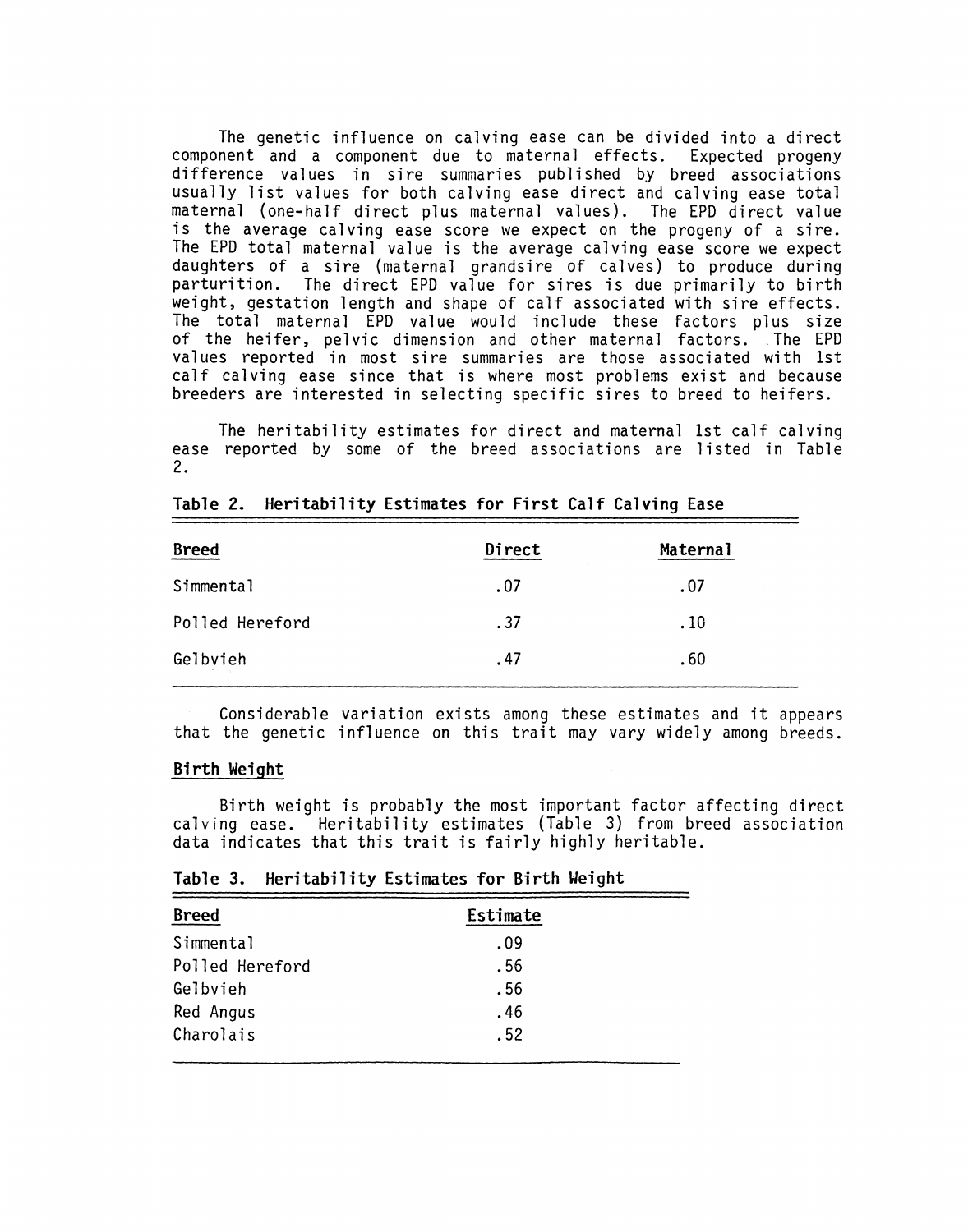With emphasis on increased growth over the past decade, one would expect correlated increases in birth weights.

### **Gestation Length**

The genetic makeup of the calf plays an important part in triggering parturition and therefore gestation length. The heritability estimates indicate that gestation length is highly heritable (Table 4). However, the trait does not show much total variation and therefore large changes are not expected through selection.

|  | Table 4. Heritability Estimates for Gestation Length |  |  |  |  |
|--|------------------------------------------------------|--|--|--|--|
|--|------------------------------------------------------|--|--|--|--|

| <b>Breed</b> | Estimate |
|--------------|----------|
| Simmental    | . 37     |
| Gelbvieh     | . 64     |

## **Genetic Correlations Among Factors Affecting Calving Ease**

Genetic correlation estimates ease and correlations with calving are listed in Table 5. The genetic relationship between birth weight and calving among factors affecting calving ease from breed association data

| Trait                                     | <b>Gestation Length</b> | <b>Calving Ease</b> |  |
|-------------------------------------------|-------------------------|---------------------|--|
| Birth Wt.                                 |                         |                     |  |
| Simmental<br>Gelbvieh<br>Polled Hereford  | .26<br>.16              | .40<br>.45<br>.60   |  |
| Gestation Length<br>Simmental<br>Gelbvieh |                         | .26<br>.20          |  |

#### **Table 5. Correlations with Calving Ease**

ease is fairly high (.40-.60) indicating that as birth weight increases problems with calving increase. Genetic relationships between birth weight and gestation length are lower (.16-.26) as are those between gestation length and calving ease (.20-.26).

### **Pelvic Measures**

There has been considerable interest in and some research on pelvic measures recently as related to improving calving ease. Most studies have worked with yearling heifers and in some cases, yearling bulls. As with most anatomical measures that can be measured accurately, these studies have shown pelvic measures to be highly heritable with fairly large breed differences in size and shape.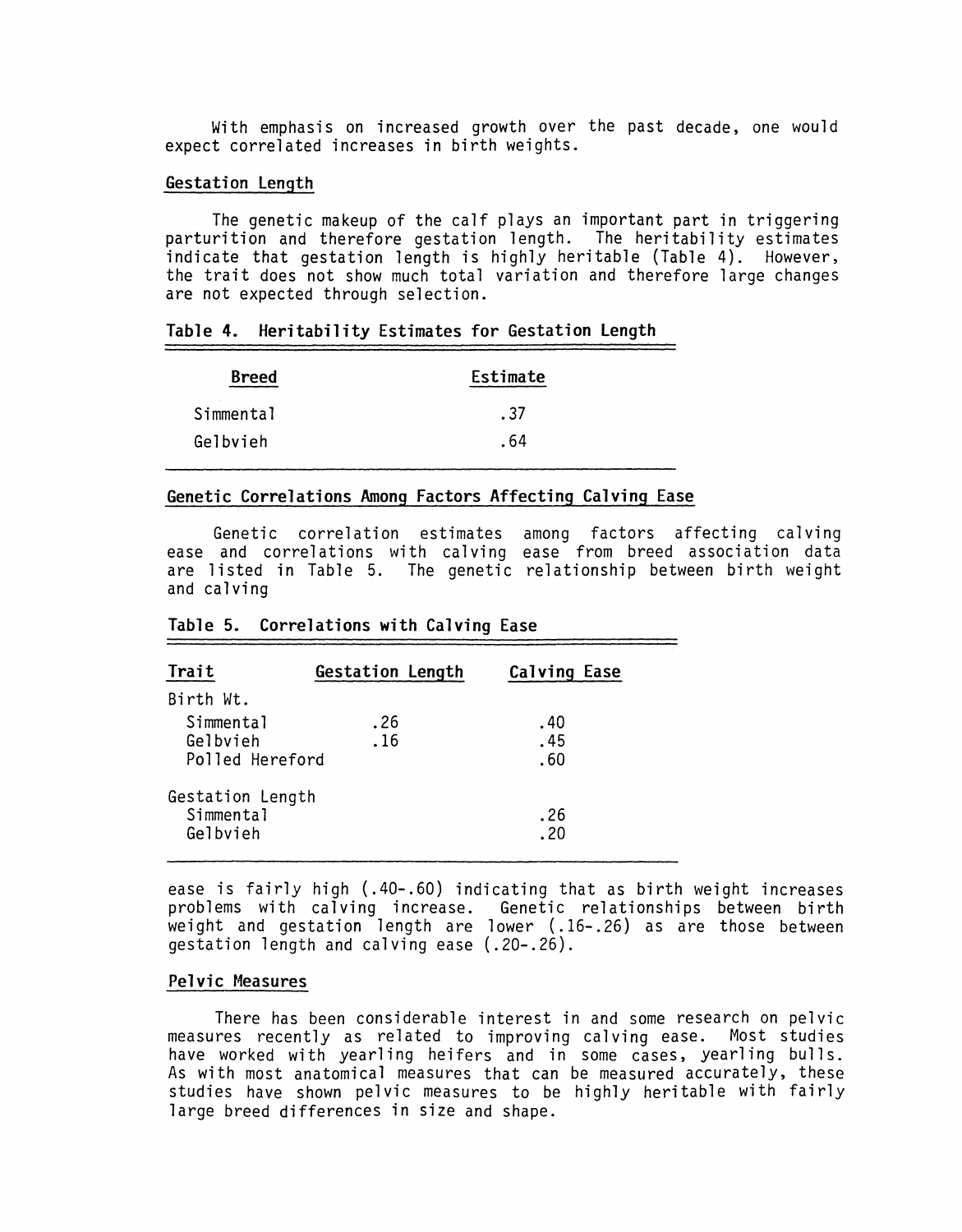Pelvic area of mature cows may be important when moderate size cows are mated to terminal sire type bulls. A recent Colorado study indicates that pelvic measures continue to increase through five years of age (Table 6). There is a large increase

| Source                                                         | No.                                 | Height                                       | Width                                        | Area                                   |
|----------------------------------------------------------------|-------------------------------------|----------------------------------------------|----------------------------------------------|----------------------------------------|
| Age of cow                                                     |                                     |                                              |                                              |                                        |
| 1<br>1.5<br>$\begin{array}{c} 2 \\ 3 \\ 4 \end{array}$<br>$5+$ | 203<br>104<br>55<br>44<br>30<br>123 | 13.1<br>15.9<br>18.5<br>19.9<br>20.4<br>20.7 | 11.5<br>13.8<br>16.3<br>17.4<br>17.7<br>18.2 | 157<br>220<br>300<br>341<br>357<br>373 |
| <b>Breed</b>                                                   |                                     |                                              |                                              |                                        |
| Angus<br><b>Brangus</b><br>Hereford<br>Red Angus<br>Simmental  | 45<br>25<br>330<br>44<br>11         | 18.7<br>19.2<br>17.4<br>18.3<br>17.1         | 15.6<br>15.7<br>15.3<br>15.7<br>16.8         | 298<br>300<br>272<br>294<br>293        |

| Table 6. Least Squares Means by Age of Cow and Breed for Pelvic Measures |      |  |  |  |  |  |  |
|--------------------------------------------------------------------------|------|--|--|--|--|--|--|
|                                                                          | (cm) |  |  |  |  |  |  |
|                                                                          |      |  |  |  |  |  |  |

in pelvic measures between one and two years of age (after calving) with more gradual increases from two through 5+ years of age.

Breed differences were also apparent with the Angus and Brangus having the largest pelvic area (height x width) and Herefords having the smallest pelvic area. Brangus had the largest height measurement whereas the Simmental had the largest width measurement and tended to be more square in shape.

Heritability estimates for pelvic measures obtained from the Colorado study for cows, heifers and yearling bulls, both on an age adjusted and on a weight adjusted basis are listed in Table 7.

| Source          | Height | Width | Area |  |
|-----------------|--------|-------|------|--|
| Age Adjusted    |        |       |      |  |
| Cows            | .79    | .78   | .92  |  |
| Heifers         | .83    | .19   | .56  |  |
| <b>Bulls</b>    | .45    | .16   | .40  |  |
| Weight Adjusted |        |       |      |  |
| Cows            | .76    | .83   | .91  |  |
| Heifers         | .74    | .09   | . 47 |  |

#### **Table 7. Heritability Estimates for Pelvic Measures**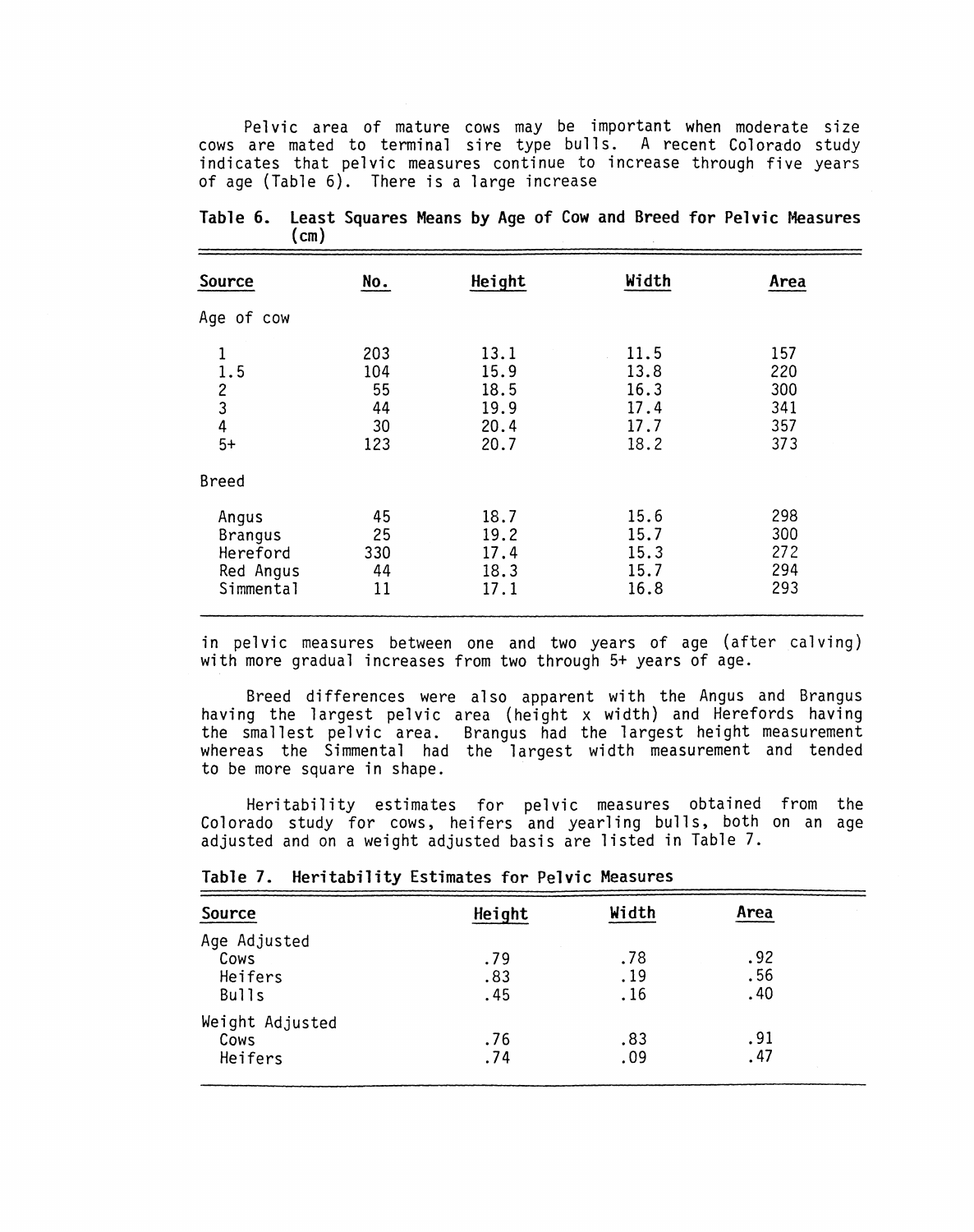Heritability estimates were generally high except for the width measures for yearling heifers and yearling bulls. Heritability estimates for pelvic height were consistently high. It is interesting to note that heritability estimates from data adjusted for differences in body weight are only slightly lower than those adjusted for age differences suggesting considerable genetic variation in pelvic dimensions not associated with weight differences. Analyses using hip height instead of body weight yielded similar results. Thus, it appears that taking pelvic measures instead of relying solely on weight and skeletal size is justified. These estimates of pelvic measures are somewhat higher than other estimates in the literature.

The estimates of genetic correlations between height and width were moderate values being .29 in the cow analysis and .23 in the heifer analysis. Height was more highly genetically correlated with area (HxW) than was width since it is a somewhat larger dimension. Genetic correlation estimates of height with area were .86 and .93 in the cow and heifer analyses whereas corresponding values between width and area were .73 and .58.

Estimates of genetic correlations between pelvic measures in yearling bulls with pelvic measures of half-sib yearling heifers were also obtained and are listed in Table 8.

| Female                                     |                             | Male |                            |                                                |
|--------------------------------------------|-----------------------------|------|----------------------------|------------------------------------------------|
| Age Adjusted<br>Height<br>Width<br>Area    | Height<br>.74<br>.78<br>.83 |      | Width<br>.24<br>.38<br>.28 | $\frac{\text{Area}}{\text{.50}}$<br>.62<br>.60 |
| Weight Adjusted<br>Height<br>Width<br>Area | .63<br>.72<br>.72           |      | .36<br>.51<br>.49          | .47<br>.62<br>.60                              |

**Table 8. Genetic Correlation Estimates Between Male and Female Pelvic Measures** 

Most genetic progress is made through sire selection and therefore a measure in yearling bulls which would predict measures in female offspring would be useful. Pelvic height in yearling bulls appears to be such a measure as it appears to be highly correlated with female height, width and area on both an age or weight adjusted basis. Selection for increased male pelvic height should result in correlated increases in pelvic dimensions of female offspring. If female pelvic dimensions are increased and birth weights of offspring are held constant, it seems logical to expect improvement in maternal calving ease.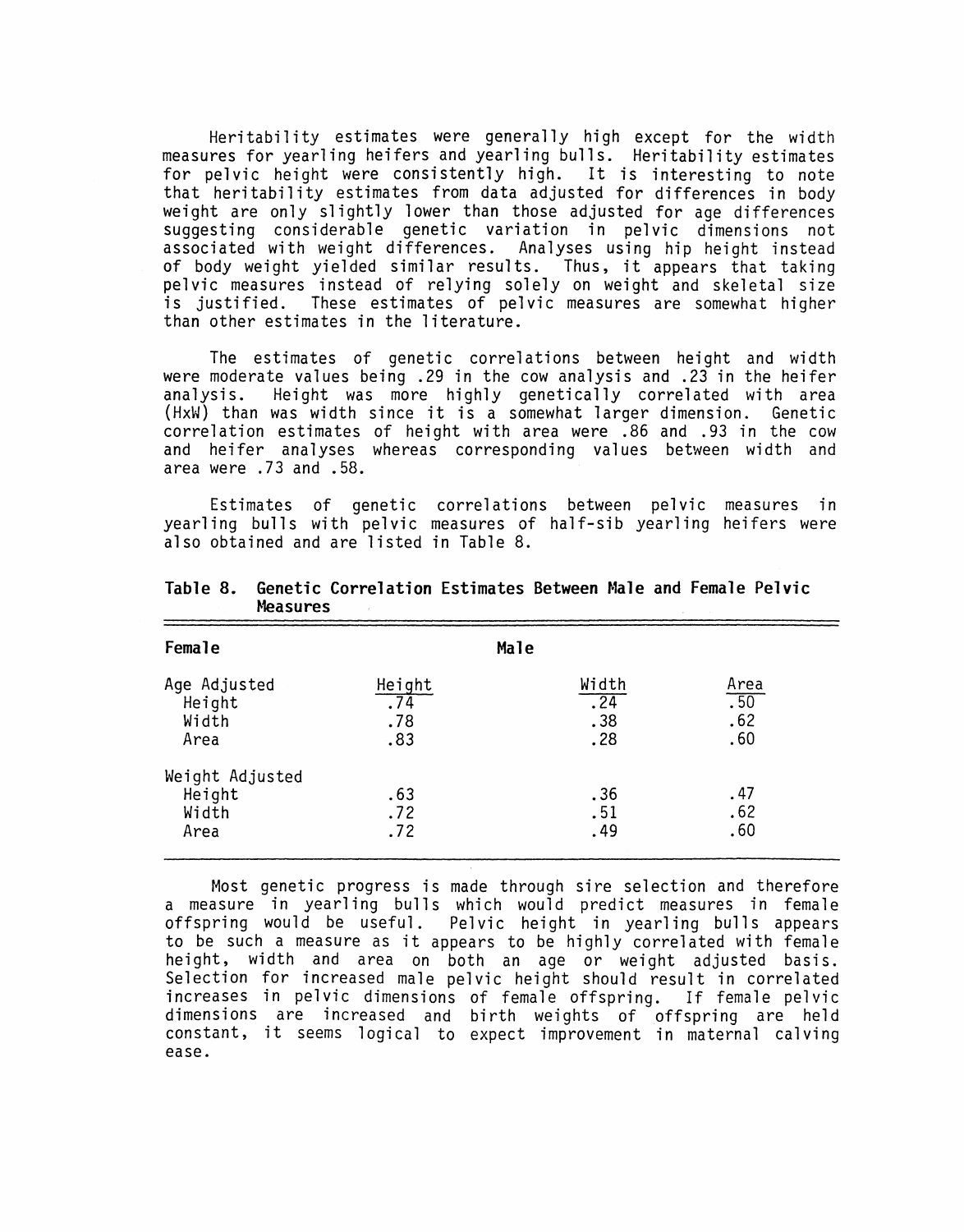#### **Discussion**

A diagram showing the factors affecting calving ease from a genetic standpoint is shown below.



For terminal sires where all offspring are slaughtered, only the direct sire effects are important in selecting sires for use on a given cow herd. The emphasis to be placed on these factors would be determined by cow size and the maternal calving ease attributes of the cow herd.

In selecting sires for use in producing replacement heifers, both direct sire effects and maternal calving ease should be considered. Emphasis should be placed on developing a cow herd with excellent total maternal calving ease (one-half direct + maternal). Expected Progeny Difference values for some of these factors in some sire summaries are available. An example taken from the 1987 Gelbvieh Sire Summary is shown below (Table 9.)

| Birth<br>Wt.            | Weaning<br>Wt. | Yrl. | Milk |                 |                               | Ease<br>Direct                                                 | Calving Calving<br>Ease<br>Daugh. |
|-------------------------|----------------|------|------|-----------------|-------------------------------|----------------------------------------------------------------|-----------------------------------|
|                         |                |      |      |                 |                               |                                                                |                                   |
| 2.5<br>.79              |                |      |      |                 |                               | $-.05$<br>.79                                                  | $-.09$<br>.68                     |
|                         |                |      |      |                 |                               |                                                                |                                   |
| 1.7 <sub>2</sub><br>.73 | .73            | .71  | .69  |                 | .75                           | $-.01$<br>.74                                                  | $-.01$<br>.71                     |
|                         | Acc.<br>Acc.   |      |      | Wt.<br>14.1 7.6 | $.78$ $.71$ $.65$<br>4.0 11.1 | Total<br>Mat<br>$36.6$ $43.4$ $-10.1$ $8.1$ 0<br>.76<br>$-1.8$ | Gest.<br>Lgnt.                    |

|  | Table 9. Information in Gelbvieh Sire Summary on Calving Ease |  |  |  |  |  |  |  |
|--|---------------------------------------------------------------|--|--|--|--|--|--|--|
|--|---------------------------------------------------------------|--|--|--|--|--|--|--|

In addition, pelvic measures of yearling bulls and replacement heifers, especially pelvic height, appear to be promising to increase pelvic area and thus enhance maternal calving ease.